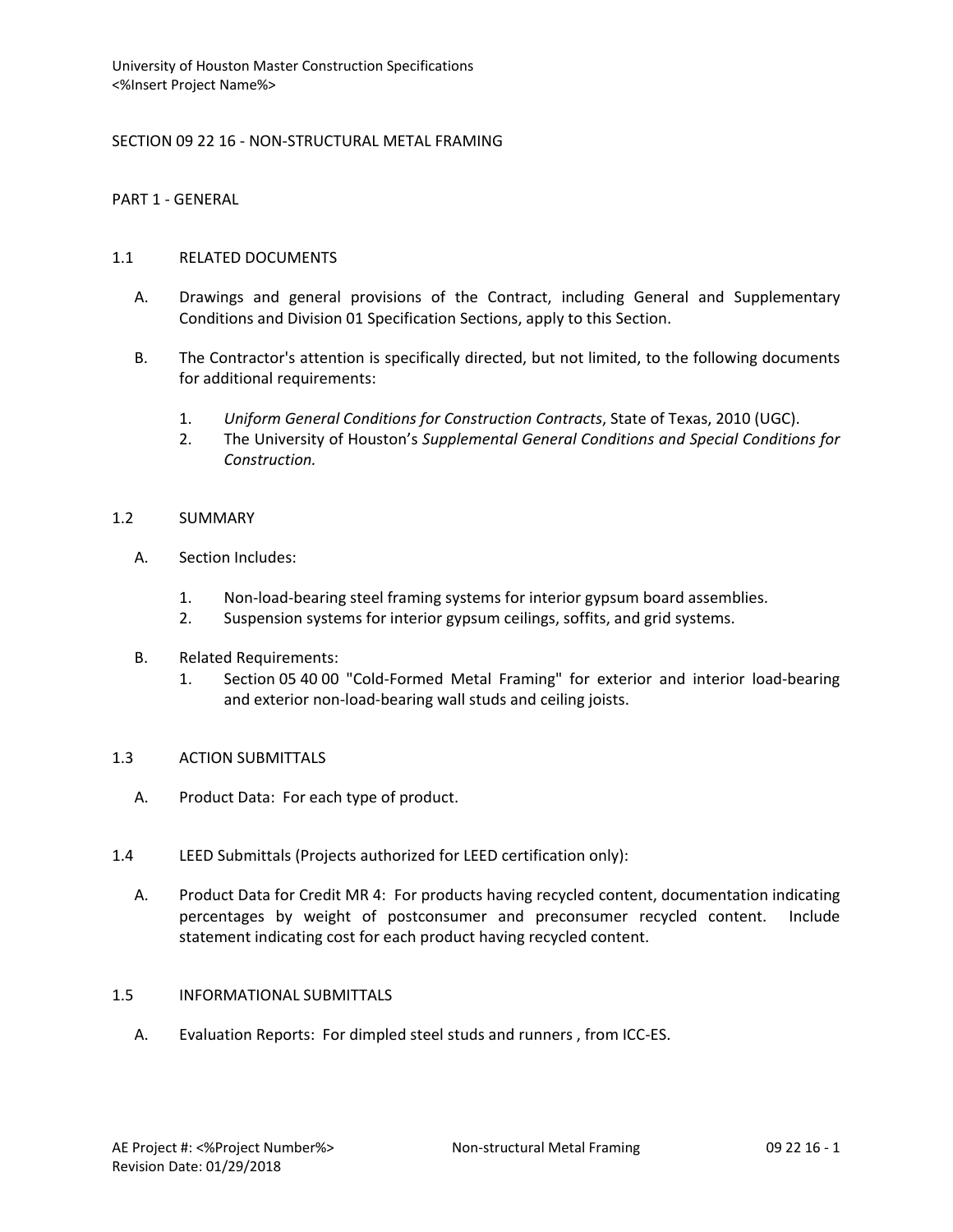## PART 2 - PRODUCTS

### 2.1 PERFORMANCE REQUIREMENTS

- A. Fire-Test-Response Characteristics: For fire-resistance-rated assemblies that incorporate nonload-bearing steel framing, provide materials and construction identical to those tested in assembly indicated, according to ASTM E 119 by an independent testing agency.
- B. STC-Rated Assemblies: For STC-rated assemblies, provide materials and construction identical to those tested in assembly indicated, according to ASTM E 90 and classified according to ASTM E 413 by an independent testing agency.

### 2.2 FRAMING SYSTEMS

- A. Recycled Content of Steel Products: Postconsumer recycled content plus one-half of preconsumer recycled content not less than 25 percent.
- B. Framing Members, General: Comply with ASTM C 754 for conditions indicated.
	- 1. Steel Sheet Components: Comply with ASTM C 645 requirements for metal unless otherwise indicated.
	- 2. Protective Coating: ASTM A 653/A 653M, G40 , hot-dip galvanized unless otherwise indicated.
- C. Studs and Runners: ASTM C 645. Use either steel studs and runners or dimpled steel studs and runners.
	- 1. Steel Studs and Runners:
		- a. Minimum Base-Metal Thickness: As indicated on Drawings .
		- b. Depth: As indicated on Drawings.
	- 2. Dimpled Steel Studs and Runners:
		- a. Minimum Base-Metal Thickness: As indicated on Drawings .
		- b. Depth: As indicated on Drawings.
- D. Slip-Type Head Joints: Where indicated, provide one of the following:
	- 1. Single Long-Leg Runner System: ASTM C 645 top runner with 2-inch- deep flanges in thickness not less than indicated for studs, installed with studs friction fit into top runner and with continuous bridging located within 12 inches of the top of studs to provide lateral bracing.
	- 2. Double-Runner System: ASTM C 645 top runners, inside runner with 2-inch- deep flanges in thickness not less than indicated for studs and fastened to studs, and outer runner sized to friction fit inside runner.
	- 3. Deflection Track: Steel sheet top runner manufactured to prevent cracking of finishes applied to interior partition framing resulting from deflection of structure above; in thickness not less than indicated for studs and in width to accommodate depth of studs.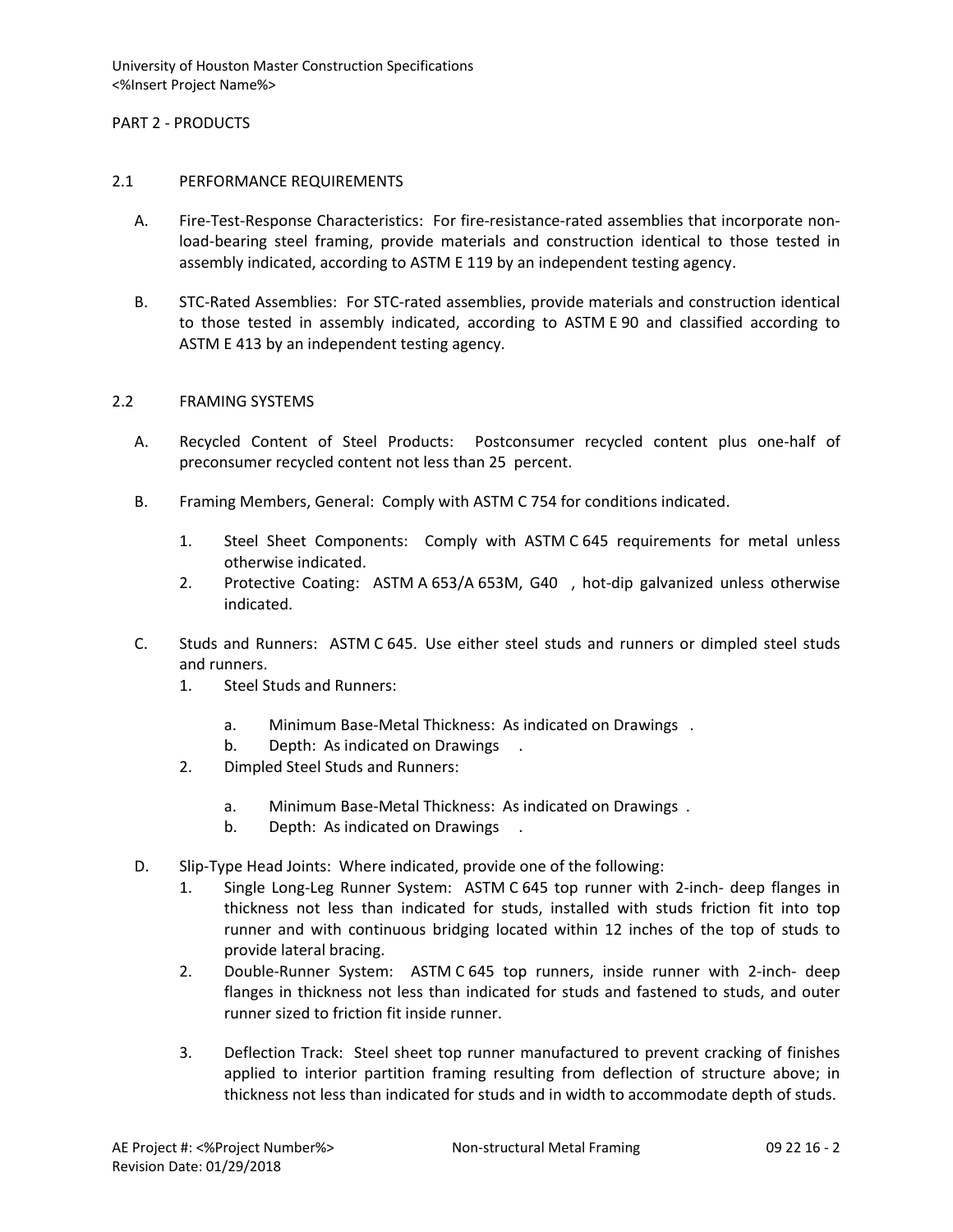- a. [Products:](http://www.specagent.com/LookUp/?ulid=226&mf=04&src=wd) Subject to compliance with requirements, provide one of the following :
	- 1) ClarkDietrich Metal Framing; SLP-TRK Slotted Deflection Track.
	- 2) Telling Industries [Superior Metal Trim; Superior Flex Track System \(SFT\)](http://www.specagent.com/LookUp/?uid=123456814683&mf=04&src=wd)
	- 3) [Telling Industries;](http://www.specagent.com/LookUp/?uid=123456814684&mf=04&src=wd) Vertical Slip Track .
	- 4) Substitutions: See section 01 25 00 Substitution Procedures.
- E. Firestop Tracks: Top runner manufactured to allow partition heads to expand and contract with movement of the structure while maintaining continuity of fire-resistance-rated assembly indicated; in thickness not less than indicated for studs and in width to accommodate depth of studs.
	- 1. [Products:](http://www.specagent.com/LookUp/?ulid=227&mf=04&src=wd) Subject to compliance with requirements, provide one of the following :
		- a. [Fire Trak Corp.;](http://www.specagent.com/LookUp/?uid=123456814685&mf=04&src=wd) Fire Trak System attached to studs with Fire Trak Posi Klip.
		- b. GCP Applied Technologies; FlameSafe FlowTrak System.
		- c. [Metal-Lite, Inc.; The System.](http://www.specagent.com/LookUp/?uid=123456814687&mf=04&src=wd)
		- d. Substitute: see Section 01 25 00 Substitute Procedures.
- F. Flat Strap and Backing Plate: Steel sheet for blocking and bracing in length and width indicated.
	- 1. Minimum Base-Metal Thickness: As indicated on Drawings .
- G. Cold-Rolled Channel Bridging: Steel, 0.053-inch minimum base-metal thickness, with minimum 1/2-inch- wide flanges.
	- 1. Depth: As indicated on Drawings .
	- 2. Clip Angle: Not less than 1-1/2 by 1-1/2 inches, 0.068-inch- thick, galvanized steel.
- H. Hat-Shaped, Rigid Furring Channels: ASTM C 645.
	- 1. Minimum Base-Metal Thickness: As indicated on Drawings .
	- 2. Depth: As indicated on Drawings .
- I. Resilient Furring Channels: 1/2-inch- deep, steel sheet members designed to reduce sound transmission.
	- 1. Configuration: Asymmetrical or hat shaped.
- J. Cold-Rolled Furring Channels: 0.053-inch uncoated-steel thickness, with minimum 1/2-inchwide flanges.
	- 1. Depth: As indicated on Drawings .
	- 2. Furring Brackets: Adjustable, corrugated-edge type of steel sheet with minimum uncoated-steel thickness of 0.033 inch.
	- 3. Tie Wire: ASTM A 641/A 641M, Class 1 zinc coating, soft temper, 0.062-inch- diameter wire, or double strand of 0.048-inch- diameter wire.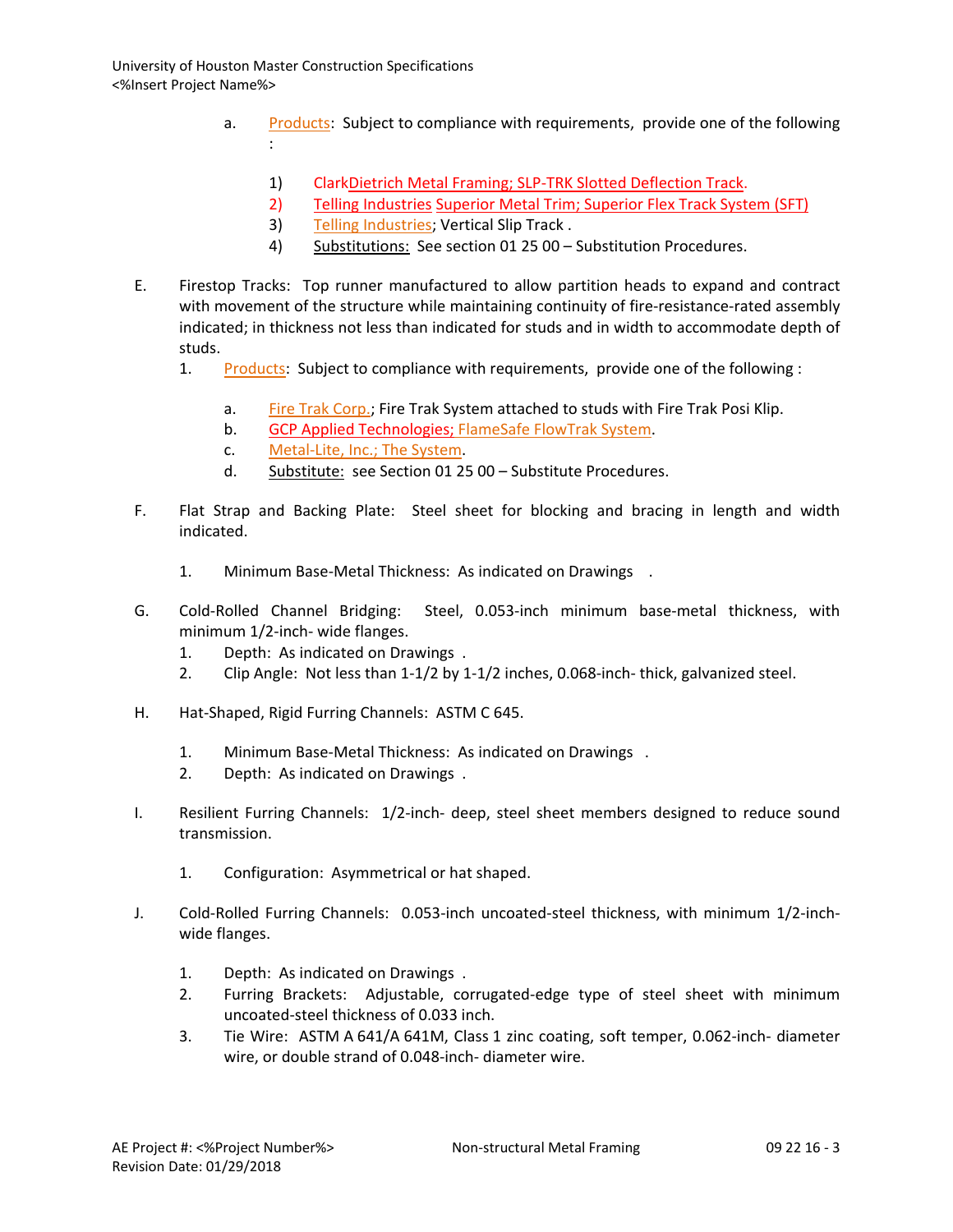K. Z-Shaped Furring: With slotted or nonslotted web, face flange of 1-1/4 inches, wall attachment flange of 7/8 inch, minimum uncoated-metal thickness of 0.018 inch, and depth required to fit insulation thickness indicated.

# 2.3 SUSPENSION SYSTEMS

- A. Tie Wire: ASTM A 641/A 641M, Class 1 zinc coating, soft temper, 0.062-inch- diameter wire, or double strand of 0.048-inch- diameter wire.
- B. Hanger Attachments to Concrete:
	- 1. Anchors: Fabricated from corrosion-resistant materials with holes or loops for attaching wire hangers and capable of sustaining, without failure, a load equal to 5 times that imposed by construction as determined by testing according to ASTM E 488 by an independent testing agency.
		- a. Type: Cast-in-place anchor, designed for attachment to concrete forms .
	- 2. Powder-Actuated Fasteners: Suitable for application indicated, fabricated from corrosion-resistant materials with clips or other devices for attaching hangers of type indicated, and capable of sustaining, without failure, a load equal to 10 times that imposed by construction as determined by testing according to ASTM E 1190 by an independent testing agency.
- C. Wire Hangers: ASTM A 641/A 641M, Class 1 zinc coating, soft temper, 0.16 inch in diameter.
- D. Flat Hangers: Steel sheet, in size indicated on Drawings .
- E. Carrying Channels: Cold-rolled, commercial-steel sheet with a base-metal thickness of 0.053 inch and minimum 1/2-inch- wide flanges.
	- 1. Depth: As indicated on Drawings .

## F. Furring Channels (Furring Members):

- 1. Cold-Rolled Channels: 0.053-inch uncoated-steel thickness, with minimum 1/2-inchwide flanges, 3/4 inch deep.
- 2. Steel Studs and Runners: ASTM C 645.
	- a. Minimum Base-Metal Thickness: As indicated on Drawings .
	- b. Depth: As indicated on Drawings .
- 3. Dimpled Steel Studs and Runners: ASTM C 645.
	- a. Minimum Base-Metal Thickness: As indicated on Drawings .
	- b. Depth: As indicated on Drawings .
- 4. Hat-Shaped, Rigid Furring Channels: ASTM C 645, 7/8 inch deep.
	- a. Minimum Base-Metal Thickness: As indicated on Drawings .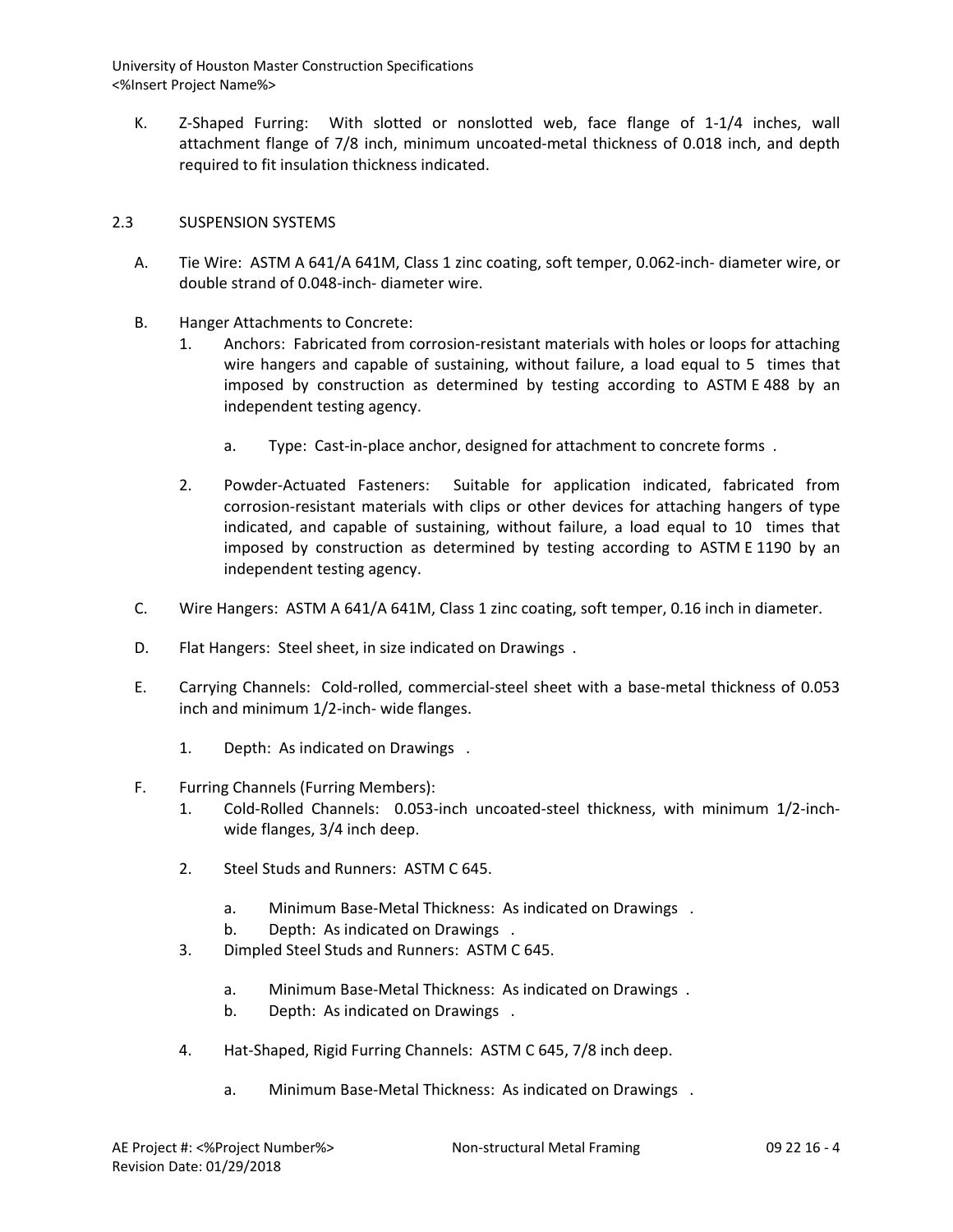- 5. Resilient Furring Channels: 1/2-inch- deep members designed to reduce sound transmission.
	- a. Configuration: Asymmetrical or hat shaped.
- G. Grid Suspension System for Gypsum Board Ceilings: ASTM C 645, direct-hung system composed of main beams and cross-furring members that interlock.
	- 1. [Products:](http://www.specagent.com/LookUp/?ulid=228&mf=04&src=wd) Subject to compliance with requirements, provide one of the following :
		- a. [Armstrong World Industries, Inc.; Drywall Grid Systems.](http://www.specagent.com/LookUp/?uid=123456814688&mf=04&src=wd)
		- b. [Chicago Metallic Corporation; Drywall Grid System.](http://www.specagent.com/LookUp/?uid=123456814689&mf=04&src=wd)
		- c. [USG Corporation; Drywall Suspension System.](http://www.specagent.com/LookUp/?uid=123456814690&mf=04&src=wd)
		- d. Substitute: see Section 01 25 00 Substitute Procedures.

### 2.4 AUXILIARY MATERIALS

- A. General: Provide auxiliary materials that comply with referenced installation standards.
	- 1. Fasteners for Metal Framing: Of type, material, size, corrosion resistance, holding power, and other properties required to fasten steel members to substrates.
- B. Isolation Strip at Exterior Walls: Provide[ **one of**] the following:
	- 1. Asphalt-Saturated Organic Felt: ASTM D 226, Type I (No. 15 asphalt felt), nonperforated.
	- 2. Foam Gasket: Adhesive-backed, closed-cell vinyl foam strips that allow fastener penetration without foam displacement, 1/8 inch thick, in width to suit steel stud size.

## PART 3 - EXECUTION

## 3.1 EXAMINATION

- A. Examine areas and substrates, with Installer present, and including welded hollow-metal frames, cast-in anchors, and structural framing, for compliance with requirements and other conditions affecting performance of the Work.
- B. Proceed with installation only after unsatisfactory conditions have been corrected.

#### 3.2 PREPARATION

A. Suspended Assemblies: Coordinate installation of suspension systems with installation of overhead structure to ensure that inserts and other provisions for anchorages to building structure have been installed to receive hangers at spacing required to support the Work and that hangers will develop their full strength.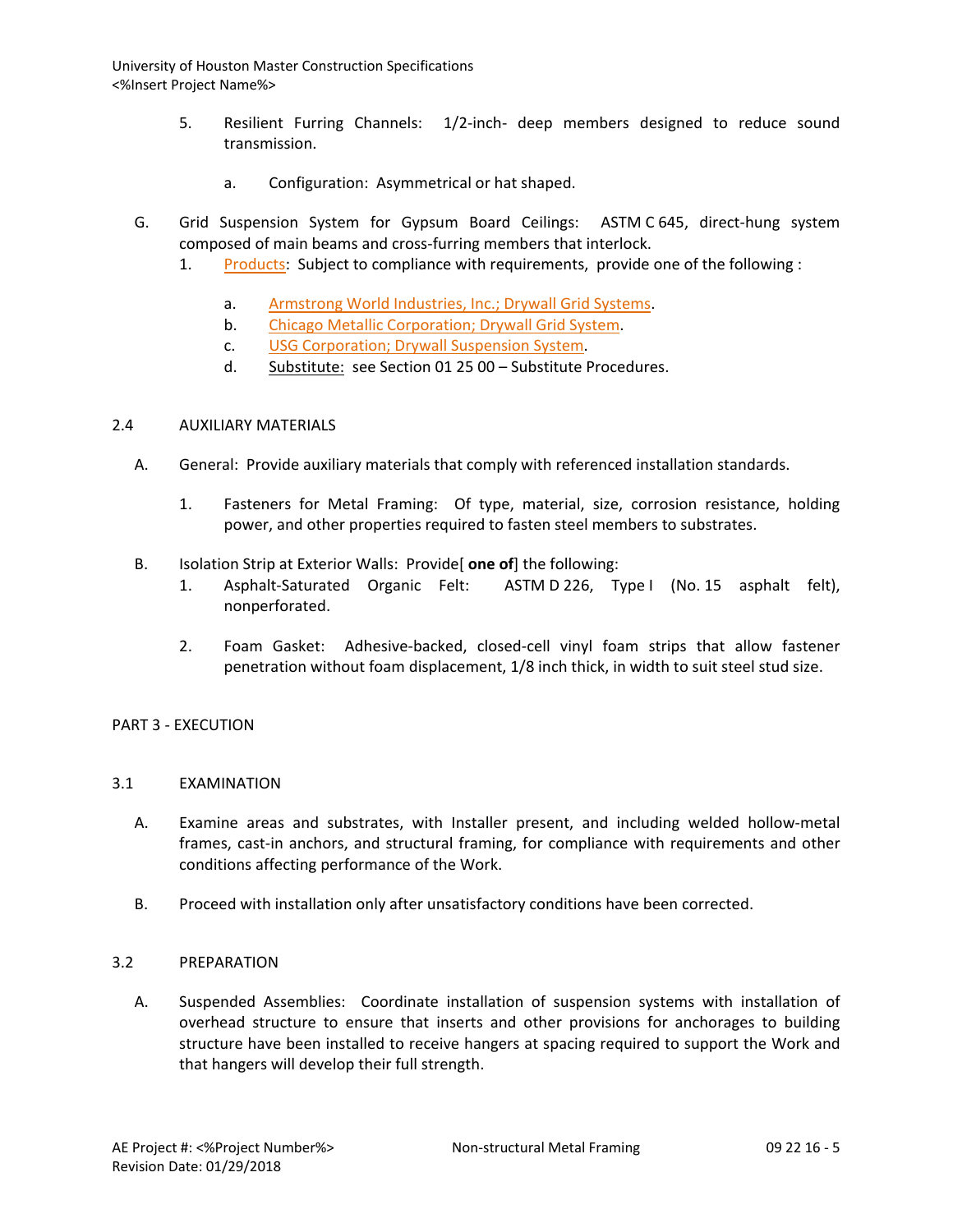- 1. Furnish concrete inserts and other devices indicated to other trades for installation in advance of time needed for coordination and construction.
- B. Coordination with Sprayed Fire-Resistive Materials:
	- 1. Before sprayed fire-resistive materials are applied, attach offset anchor plates or ceiling runners (tracks) to surfaces indicated to receive sprayed fire-resistive materials. Where offset anchor plates are required, provide continuous plates fastened to building structure not more than 24 inches o.c.
	- 2. After sprayed fire-resistive materials are applied, remove them only to extent necessary for installation of non-load-bearing steel framing. Do not reduce thickness of fireresistive materials below that required for fire-resistance ratings indicated. Protect adjacent fire-resistive materials from damage.

## 3.3 INSTALLATION, GENERAL

- A. Installation Standard: ASTM C 754.
	- 1. Gypsum Board Assemblies: Also comply with requirements in ASTM C 840 that apply to framing installation.
- B. Install supplementary framing, and blocking to support fixtures, equipment services, heavy trim, grab bars, toilet accessories, furnishings, or similar construction.
- C. Install bracing at terminations in assemblies.
- D. Do not bridge building control and expansion joints with non-load-bearing steel framing members. Frame both sides of joints independently.

## 3.4 INSTALLING FRAMED ASSEMBLIES

- A. Install framing system components according to spacings indicated, but not greater than spacings required by referenced installation standards for assembly types.
- B. Where studs are installed directly against exterior masonry walls or dissimilar metals at exterior walls, install isolation strip between studs and exterior wall.
- C. Install studs so flanges within framing system point in same direction.
- D. Install tracks (runners) at floors and overhead supports. Extend framing full height to structural supports or substrates above suspended ceilings except where partitions are indicated to terminate at suspended ceilings. Continue framing around ducts penetrating partitions above ceiling.
	- 1. Slip-Type Head Joints: Where framing extends to overhead structural supports, install to produce joints at tops of framing systems that prevent axial loading of finished assemblies.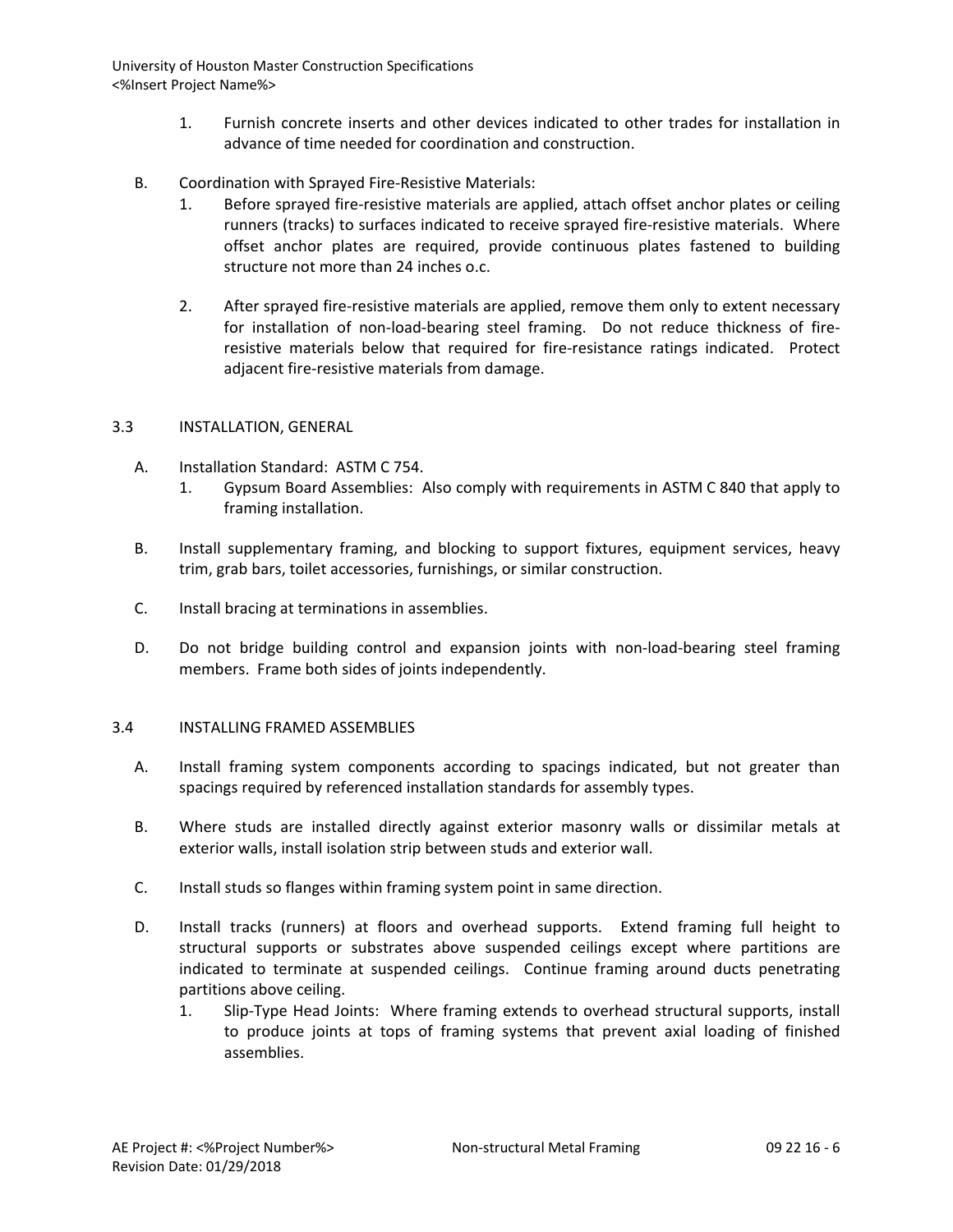- 2. Door Openings: Screw vertical studs at jambs to jamb anchor clips on door frames; install runner track section (for cripple studs) at head and secure to jamb studs.
	- a. Install two studs at each jamb unless otherwise indicated.
	- b. Install cripple studs at head adjacent to each jamb stud, with a minimum 1/2-inch clearance from jamb stud to allow for installation of control joint in finished assembly.
	- c. Extend jamb studs through suspended ceilings and attach to underside of overhead structure.
- 3. Other Framed Openings: Frame openings other than door openings the same as required for door openings unless otherwise indicated. Install framing below sills of openings to match framing required above door heads.
- 4. Fire-Resistance-Rated Partitions: Install framing to comply with fire-resistance-rated assembly indicated and support closures and to make partitions continuous from floor to underside of solid structure.
	- a. Firestop Track: Where indicated, install to maintain continuity of fire-resistancerated assembly indicated.
- 5. Sound-Rated Partitions: Install framing to comply with sound-rated assembly indicated.
- 6. Curved Partitions:
	- a. Bend track to uniform curve and locate straight lengths so they are tangent to arcs.
	- b. Begin and end each arc with a stud, and space intermediate studs equally along arcs. On straight lengths of no fewer than two studs at ends of arcs, place studs 6 inches o.c.
- E. Direct Furring:
	- 1. Screw to wood framing.
	- 2. Attach to concrete or masonry with stub nails, screws designed for masonry attachment, or powder-driven fasteners spaced 24 inches o.c.
- F. Z-Furring Members:
	- 1. Erect insulation, specified in Section 07 21 00 "Thermal Insulation," vertically and hold in place with Z-furring members spaced 24 inches o.c.
	- 2. Except at exterior corners, securely attach narrow flanges of furring members to wall with concrete stub nails, screws designed for masonry attachment, or powder-driven fasteners spaced 24 inches o.c.
	- 3. At exterior corners, attach wide flange of furring members to wall with short flange extending beyond corner; on adjacent wall surface, screw-attach short flange of furring channel to web of attached channel. At interior corners, space second member no more than 12 inches from corner and cut insulation to fit.
- G. Installation Tolerance: Install each framing member so fastening surfaces vary not more than 1/8 inch from the plane formed by faces of adjacent framing.